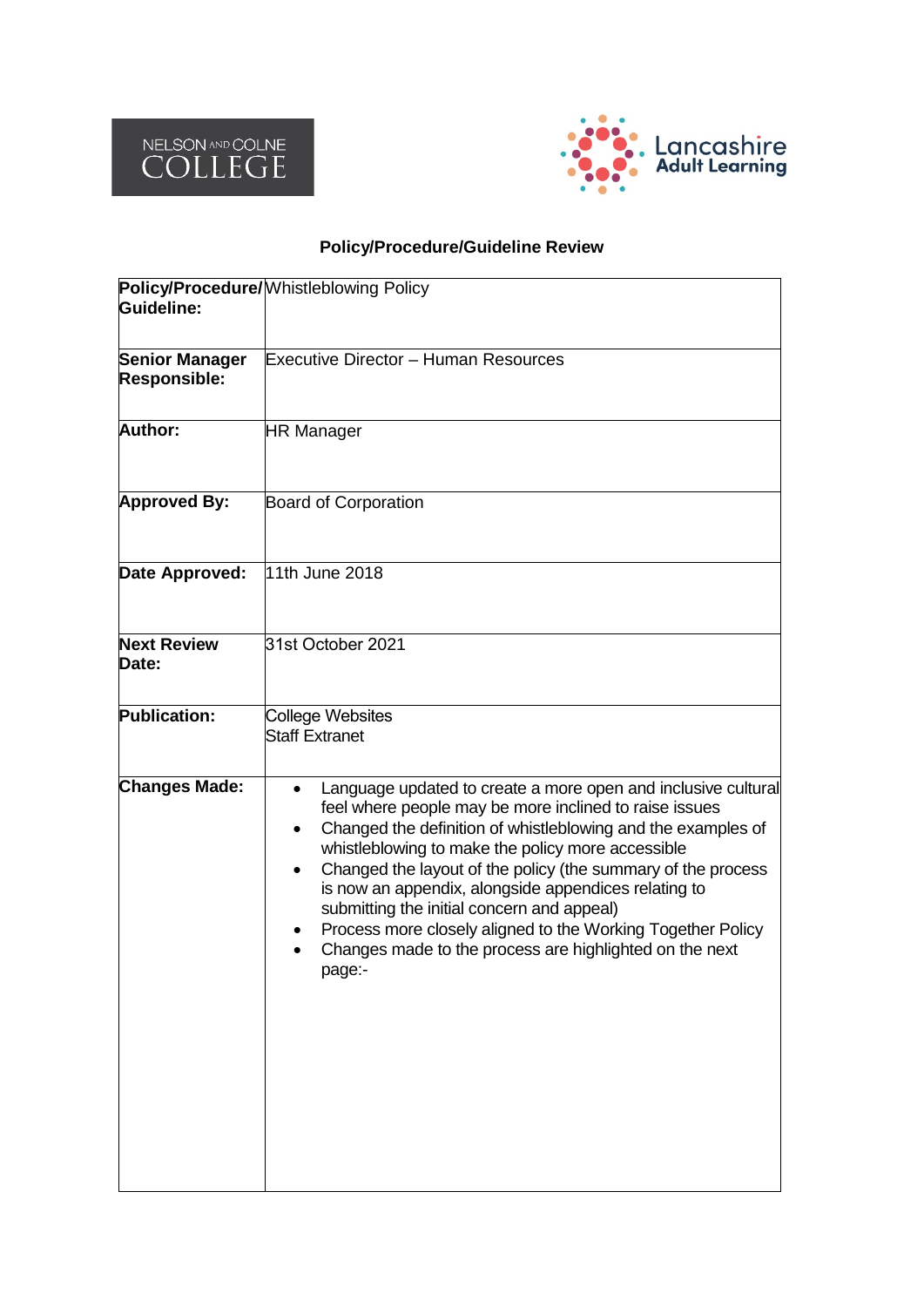| <b>Old Policy</b>                                                                                                                                                                                                                                                                            | <b>New Policy</b>                                                                                                                                                                                                                                                                                                                                                                                                            |
|----------------------------------------------------------------------------------------------------------------------------------------------------------------------------------------------------------------------------------------------------------------------------------------------|------------------------------------------------------------------------------------------------------------------------------------------------------------------------------------------------------------------------------------------------------------------------------------------------------------------------------------------------------------------------------------------------------------------------------|
| Complaint raised orally or in writing to line<br>manager/SLT/Clerk to the Corp/Chair or<br>Vice Chair of the Corp. Person in receipt of<br>the complaint must make a written note,<br>but there's no requirement for the member<br>of staff raising the complaint to put this in<br>writing. | Complaint raised using a specific pro-forma<br>(attached as an appendix) to line<br>manager/SLT/Chair of the Corp.                                                                                                                                                                                                                                                                                                           |
| Method of investigation determined by<br>person in receipt of the complaint and the<br>Assistant Principal Corporate Services.                                                                                                                                                               | HR also informed of the complaint, and will<br>appoint an investigating officer (usually the<br>individual in receipt of the original<br>complaint).                                                                                                                                                                                                                                                                         |
| An initial meeting will be held within 10<br>working days of receipt of the complaint.                                                                                                                                                                                                       | The investigating officer must respond to<br>the member of staff within 5 working days<br>of the initial complaint, providing them with<br>a date and time for an initial meeting.                                                                                                                                                                                                                                           |
| A report of findings from the investigation<br>must be produced within 10 working days of<br>the initial complaint being raised.                                                                                                                                                             | A report of findings from the investigation<br>must be produced within 10 working days of<br>the aforementioned meeting.*                                                                                                                                                                                                                                                                                                    |
| Appeal to the Principal or Chair of the Board<br>must be made within 10 working days of<br>receipt of the investigation report.                                                                                                                                                              | Appeal to the HR team must be made within<br>5 working days of receipt of the<br>investigation report.                                                                                                                                                                                                                                                                                                                       |
| Principal has 10 working days to make<br>enquiries and produce a further report to<br>confirm the outcome of the appeal.                                                                                                                                                                     | HR team will appoint a manager more<br>senior than the individual who investigated<br>the complaint initially, to conduct the<br>appeal. This individual will have 5 working<br>days to notify the member of staff of the<br>time and date of an initial meeting. They will<br>then have a further 5 working days<br>following this meeting before they need to<br>produce a report to confirm the outcome of<br>the appeal. |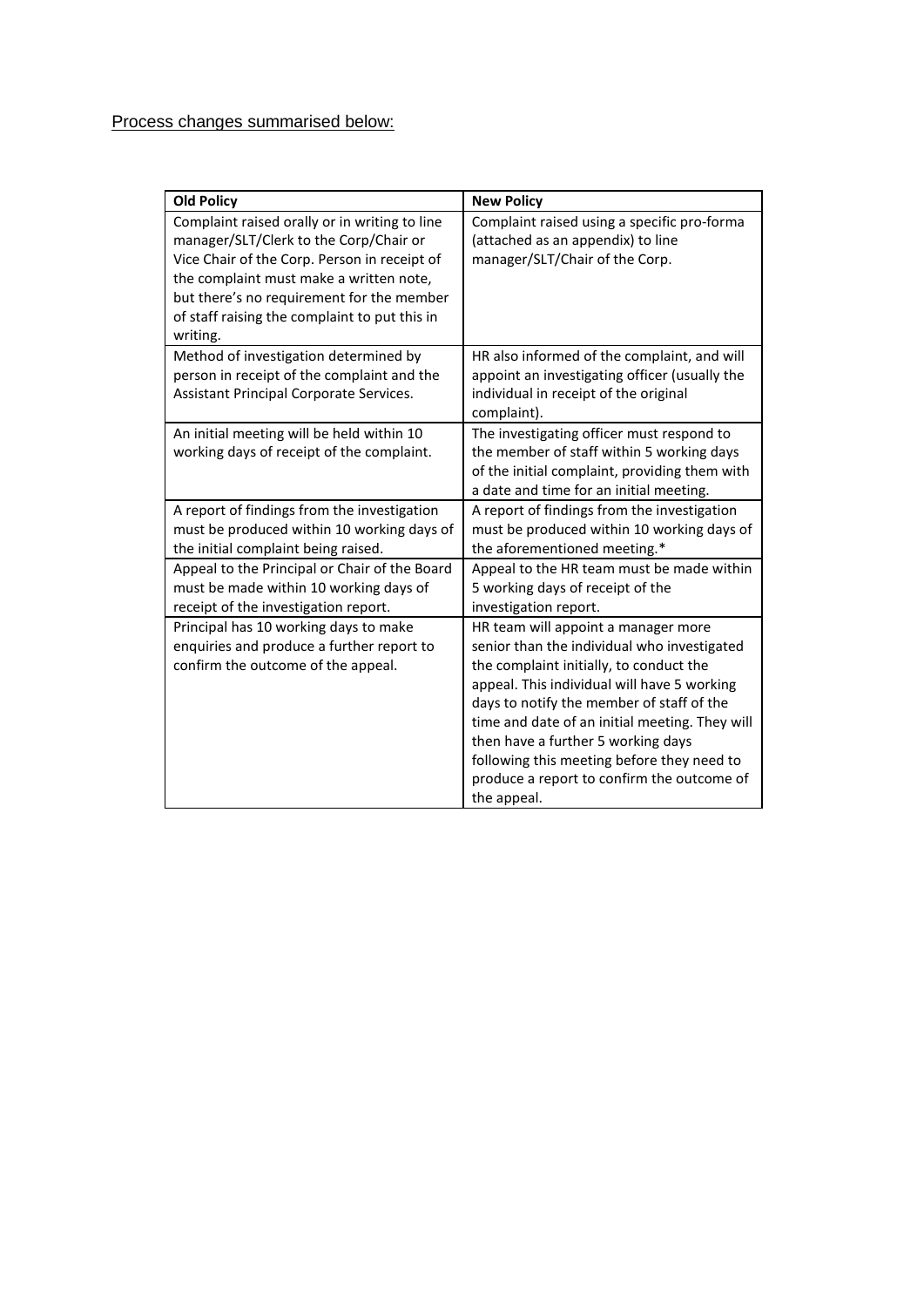# **Whistleblowing Policy**

#### **1. Introduction**

The College is committed to maintaining the highest standards of honesty and integrity, and is keen to address any serious issues that may arise, quickly and sensitively. Members of staff are often the first to discover issues of this nature and it's extremely important that, where this occurs, they feel able to take action and report their concerns.

#### **2. Purpose**

The aim of this policy is to:

- Provide members of staff with avenues to raise concerns and receive feedback on any action taken
- Allow staff to escalate the matter if they are dissatisfied with the College's response
- Reassure staff that they will be protected from reprisals or victimisation for "whistleblowing" in good faith.

Unless there are exceptional circumstances, the time limits set out in this policy will be adhered to.

#### **3. Legislative/Quality Framework**

This policy will be reviewed in line with changes to legislation and professional body recommendations, to ensure that it is consistently up to date and relevant. The main pieces of relevant legislation and regulatory documentation include:

- Public Interest Disclosures Act 1998
- PCAW "Whistleblowing Code of Practice"
- Department for Business, Innovation and Skills "Whistleblowing Guidance for Employers and Code of Practice"
- PAS 1998:2008 "Whistleblowing Arrangements Code of Practice"

### **4. Scope**

This policy applies to all members of staff of Nelson and Colne College.

The investigation process referred to throughout this policy is coordinated by the HR Team. In instances where it would be inappropriate for the HR Team to carry out this role, for example if they were implicated in the disclosure, this role will be carried out by the Clerk to the Corporation.

#### **5. Initial Considerations**

The following information provides a background into "whistleblowing":

#### **5.1 Definition**

Whistleblowing occurs when a member of staff, or a group of employees, raise a concern about malpractice or wrongdoing within an organisation. The concern raised will be a matter of public interest, and usually refers to a danger or illegality that affects others, for example members of the public, although in rare cases it may also affect the member of staff raising the concern directly.

Whistleblowing is not for use to raise grievances concerning personal employment circumstances, or as appeals against decisions of management unless they specifically involve fraud, corruption or malpractice. For situations of this nature, members of staff should refer to the Grievance Policy and/or the Working Together Policy.

Instances of malpractice that may be protected under the Public Interest Disclosures Act 1998, and would therefore constitute an issue to be raised under this policy include, but are not limited to: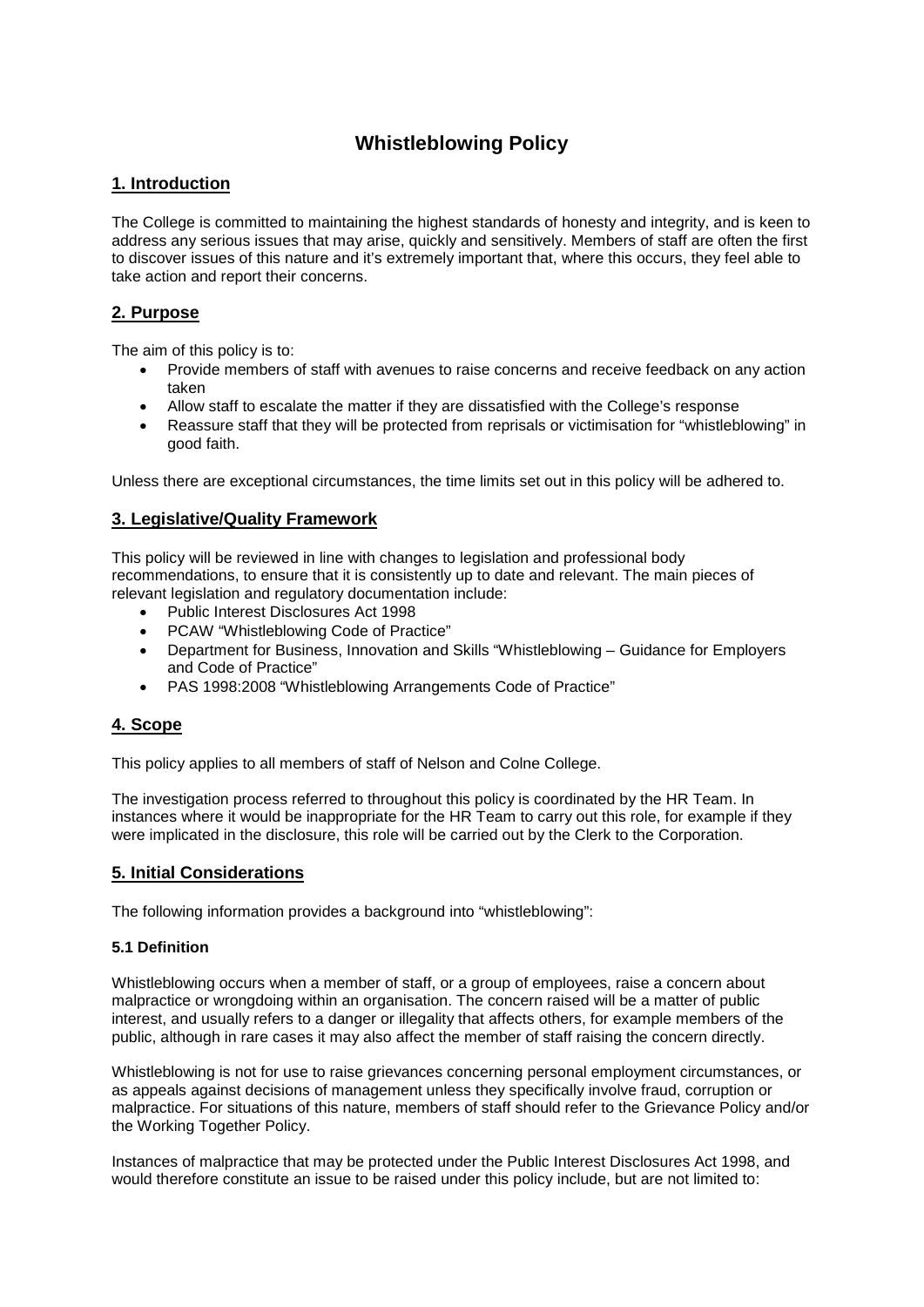- Criminal offences or activities
- Fraudulent activity
- Financial mismanagement or corruption
- Physical or emotional abuse of young and/or vulnerable people
- Health and safety issues<br>• Failure to comply with lea
- Failure to comply with legal obligations
- Breaches of legislation
- Risks to the environment

Members of staff should also raise concerns in line with this policy if they feel that an activity similar to those described above is being deliberately concealed.

#### **5.2 Safeguarding the member of staff making the disclosure/whistleblowing**

The College recognises that the decision to report a concern can be a difficult one to make, not least because of the fear of reprisal from those responsible for the possible malpractice. The College will not tolerate harassment or victimisation, particularly as a result of a member of staff having made a disclosure of this nature, and will take action to protect any member of staff when they raise a concern in good faith.

The College will do its best to protect the member of staff's identity when the concern is raised if they do not want their name to be disclosed. The investigation process may, however, reveal the source of the information and a statement by the member of staff may be required as part of the evidence. If it is possible to establish the truth about allegations from an independent source the College will seek to do this.

Staff are encouraged to put their name to any allegation. Concerns expressed anonymously are much less powerful and very difficult to investigate effectively, but they will still be considered at the discretion of the College.

In exercising discretion, the factors to be taken into account would include:

- The seriousness of the issues raised;
- The credibility of the concern; and
- The likelihood of confirming the allegation from attributable sources.

Ordinarily, anonymous whistleblowers will be unable to receive feedback pertaining to the investigation of the issues that they have raised.

#### **5.3 Malicious or vexations allegations**

Malicious or vexations allegations have the potential to have a significant detrimental impact on the College's reputation. They could take the form of false allegations, trivial allegations, allegations without any substance, or allegations made persistently in order to make trouble rather than to highlight a serious issue that needs to be remedied. If a member of staff makes a malicious or vexations allegation, disciplinary action may be taken against them.

Any member of staff who makes an allegation in good faith, even if it is not confirmed to be true through the investigation process, will be protected as per this policy

### **6. Procedural Steps**

A summary of the procedure can be found in Appendix A. Each disclosure raised may vary, but the process for dealing with each allegation will be as follows:

#### **6.1 Raising the formal disclosure**

If a member of staff has a concern that they wish to raise in line with the College's Whistleblowing Policy they should complete the "Initial Disclosure Form" (Appendix B) and submit this to the most appropriate individual listed below, depending on the severity of the situation:

- Their Line Manager
- A relevant Senior Leader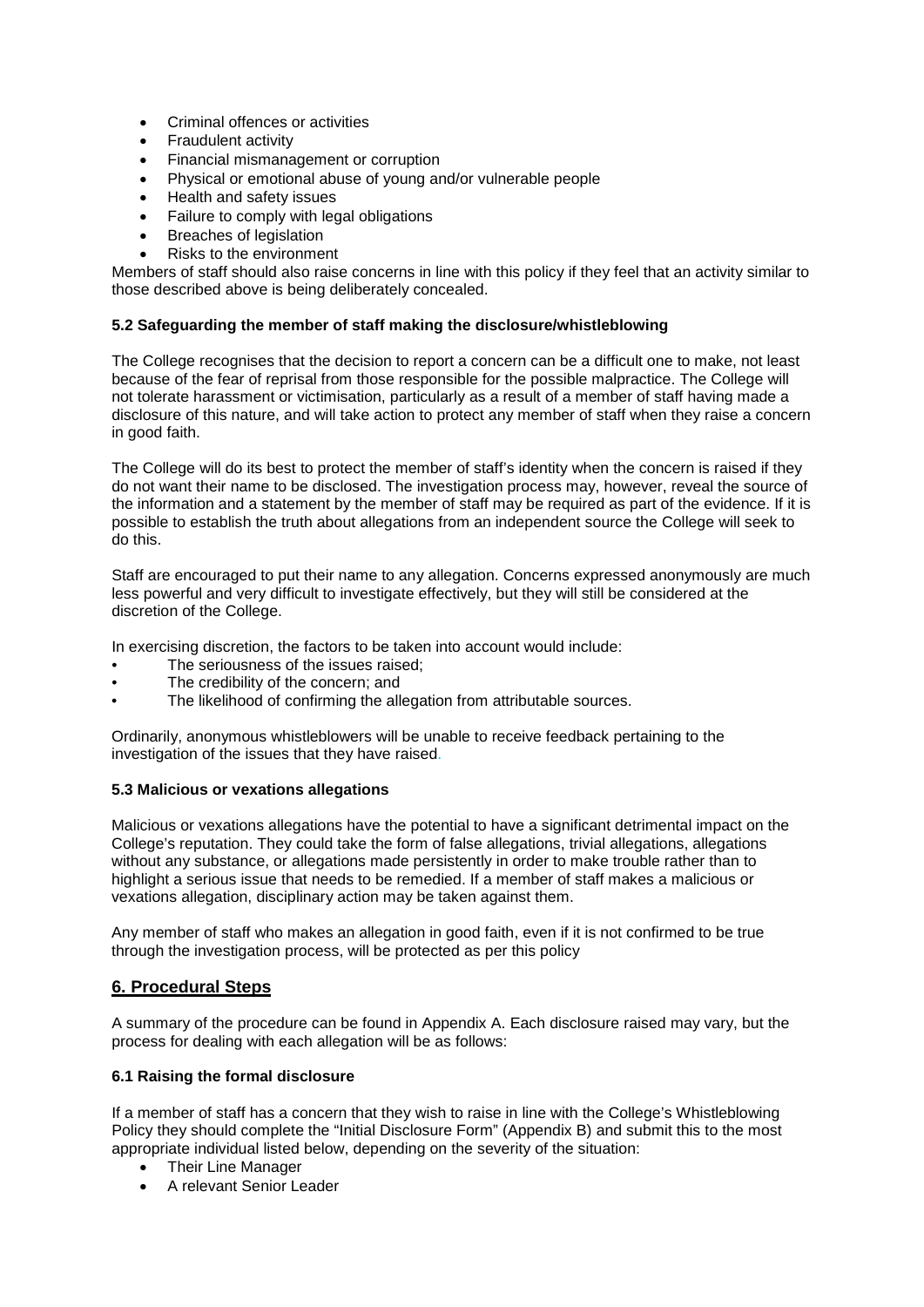• The Chair of the Corporation

Due to the potential impact that concerns raised in this manner can have, the College requests that management be given every chance to investigate and take appropriate action in the first instance, before the allegation is disclosed in the public domain.

Where the issue has been raised internally and, unless it is inappropriate to do so based on the nature of the disclosure, HR will also be made aware of the initial concern so as to facilitate the investigation and provide support to the member of staff who has "blown the whistle".

The HR team will coordinate the investigation process and an investigating officer will be appointed, usually the individual in receipt of the initial disclosure. The investigating officer will arrange a meeting with the member of staff raising the issue in order to clarify the details before proceeding with the investigation. In normal circumstances, the member of staff will be informed in writing of the date and time of this meeting within five working days of their Initial Disclosure Form being received.

Any disclosures of this nature will be investigated thoroughly and, where possible, confidentially. Once the investigation has been completed, the investigating officer will produce a written report of their findings. Without the integrity and thoroughness of the procedure being compromised, the investigating officer will endeavour to produce this report within 10 working days of the initial meeting. Where this is not possible, for example where concerns raised are more complex in nature, the report should be completed as soon as possible thereafter.

The investigation will result in one of the following outcomes:

- The allegations are considered to be true, in which case the College will:
	- o Provide the member of staff with the results of the investigation
		- Lay charges against the accused by invoking the College's Managing Discipline Policy and, if proven, apply appropriate sanctions
	- o Inform the police of any criminal activity that has taken place
- The allegations are considered to be false, in which case the College will:
	- o Provide the member of staff with the results of the investigation
	- o Invoke no action against the accused
	- o Take disciplinary action against the member of staff who raised the initial disclosure, if this is found to have been malicious

#### **6.2 Appeals procedure**

If the member of staff is not satisfied with the results of the investigation they may submit an appeal in writing to the HR Team (Appendix C) within 5 working days of receipt of the report from the investigating officer.

An appeal will be undertaken by a more senior manager than the initial investigating officer, who has not been involved in dealing with the disclosure thus far. In normal circumstances the member of staff will be notified of the date and time of a meeting with the appeal officer within 5 working days of the submission of their appeal form. The meeting will allow the appeal officer to explore the member of staff's reasons for dissatisfaction and to consider possible resolutions.

Following the completion of any further investigation required by the appeal officer, they will reply to the member of staff within 5 working days of their appeal meeting to inform them of the outcome and describe any action that they propose to take. Where it is not possible to respond within 5 working days, this decision will be communicated as soon as possible thereafter.

The appeal will result in one of the following outcomes:

- The original decision is upheld and any outcomes outlined as part of the initial investigation remain.
- The original decision is overturned and action is taken accordingly.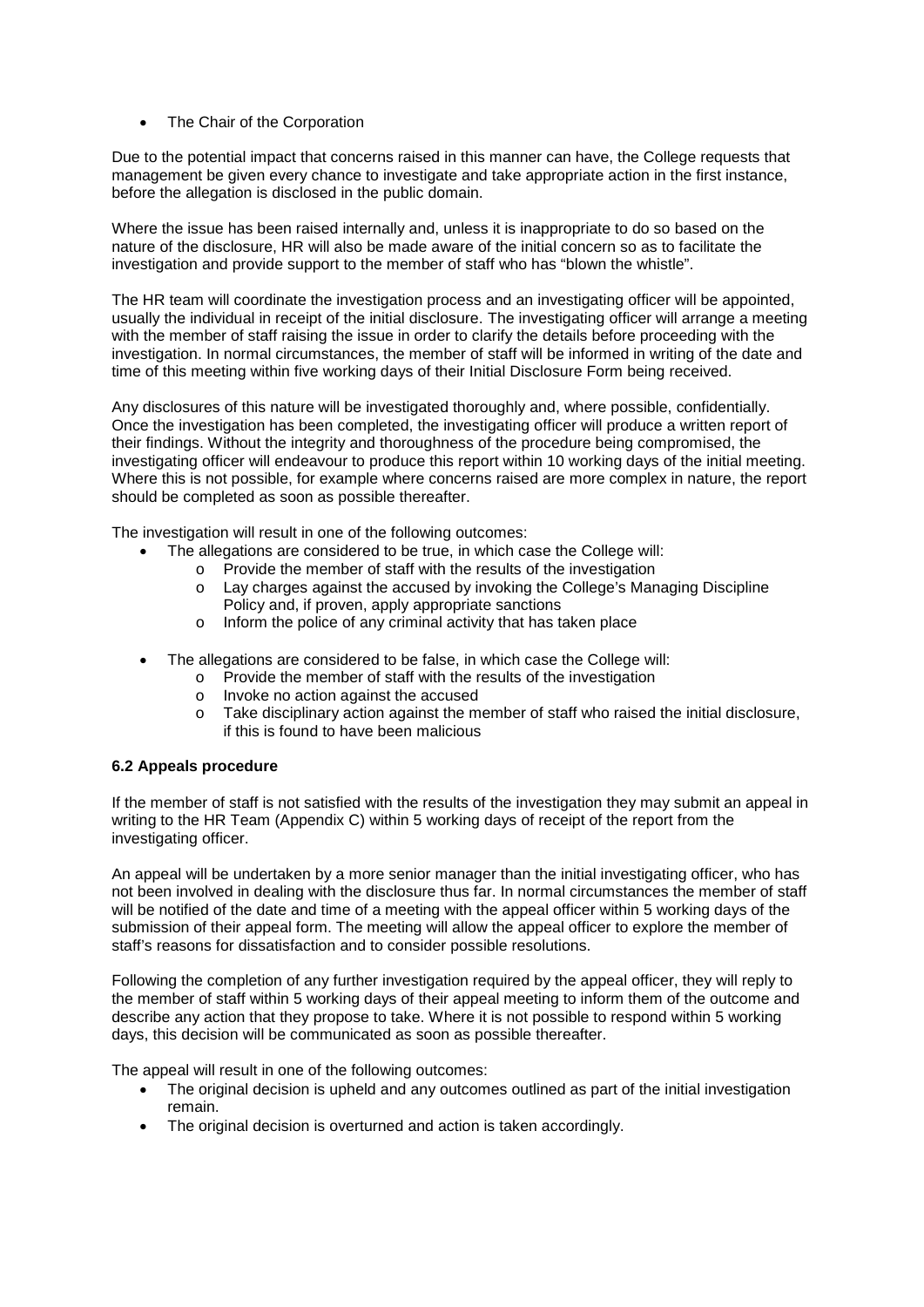At the end of this procedure, should the member of staff and the College still be unable to resolve the matter in a manner that is satisfactory to both parties, then they have the right of access to an appropriate external body.

#### **6.3 External body referrals**

Access to external agencies is available where the concern refers to the Governing Body as a whole, internal procedures have been exhausted, or if the College finds the allegation unsubstantiated. At this stage the member of staff has the right of access to one of the following external bodies:

- A legal adviser in the course of obtaining legal advice:
- The Skills Funding Agency;
- Young Peoples Service;
- The Minister for Education;
- A person prescribed by the Secretary of State;
- Internal or external auditors.

### **7. Additional Considerations**

In addition to the standard procedure detailed above there are additional considerations to bear in mind:

At any point in the process, the College may report the matter to the police.

Should the member of staff raising the concern be following another College procedure (e.g. Avoiding Redundancy or Managing Discipline), this process will not halt the progress of the other procedure.

### **8. Dissemination**

This policy will be accessible to staff on the staff extranet and via Human Resources, on request.

#### **9. Monitoring and Review**

The policy will be reviewed by the HR Manager and Executive Director – HR.

### **10. Related Policies/Procedures**

There are separate College policies for staff complaints concerning:

- Grievance Policy
- Managing Discipline Policy
- Working Together Policy

#### **10. Management Responsibility**

The HR Manager has management responsibility for this policy within Nelson and Colne College.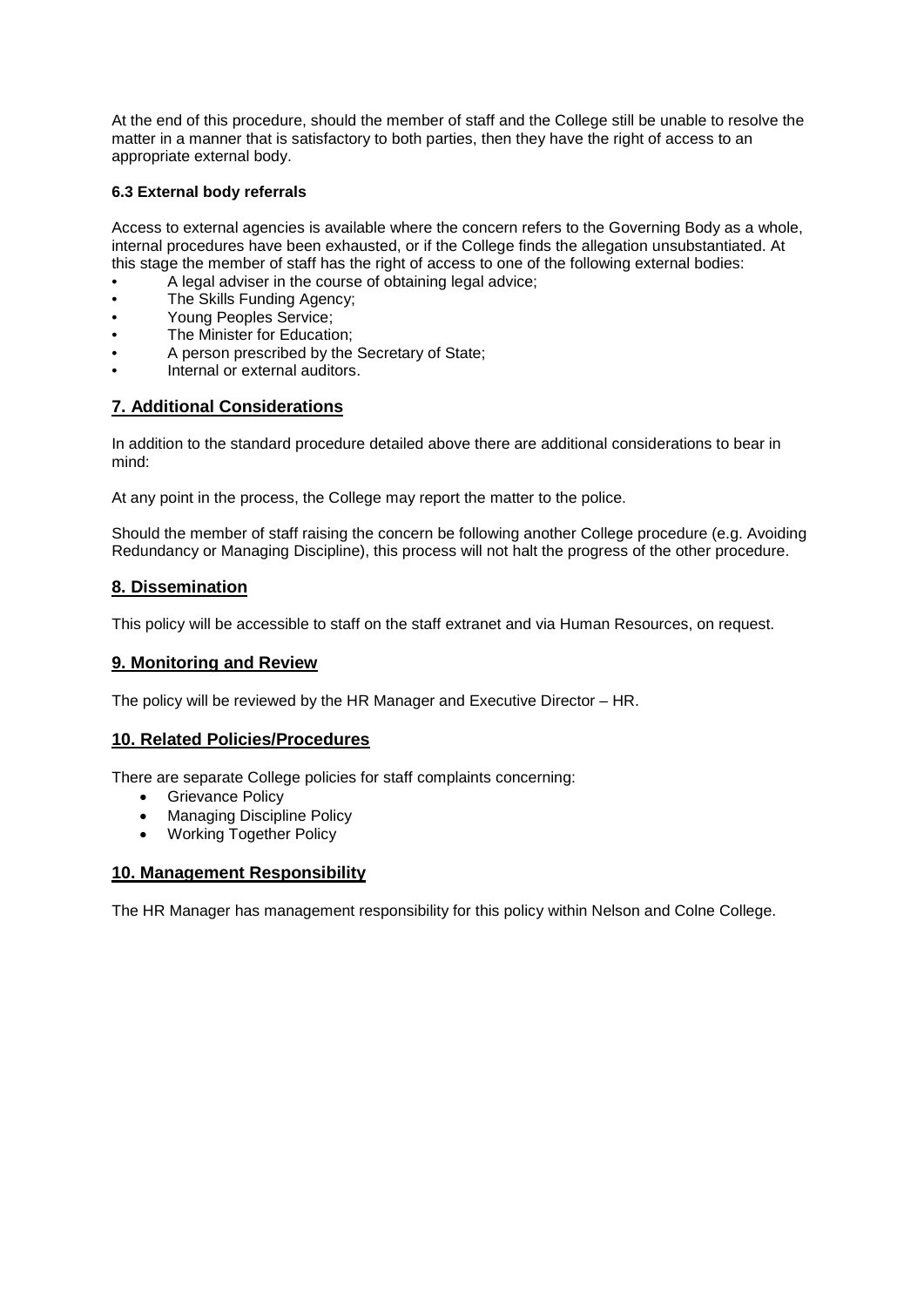# **Appendix A – Process Summary**

### **The Whistleblowing Procedure**

### **Raising the formal disclosure**

Member of staff raises the disclosure with appropriate person using Initial Disclosure Form (Appendix B)

An investigating officer is appointed, usually the individual in receipt of the initial disclosure. The investigating officer will have 5 working days to respond to the member of staff and arrange a meeting to clarify information.

The investigating officer will complete a thorough and timely investigation, and will (in most cases) provide the member of staff with their report and summary of findings within 10 working days of the initial meeting.

### **Appeal**

Where a member of staff is not satisfied with the outcome of the initial investigation, they may appeal using Appeal Form (Appendix C). This must be submitted within 5 days of receipt of the initial investigation report

An appeal will be undertaken by a more senior manager than the initial investigating officer, who has not been involved in dealing with the disclosure. They will have 5 working days to respond to the member of staff and arrange a meeting to clarify information.

Once the appeal officer has concluded their investigation they will supply a report to the member of staff, usually within 5 working days of the appeal meeting.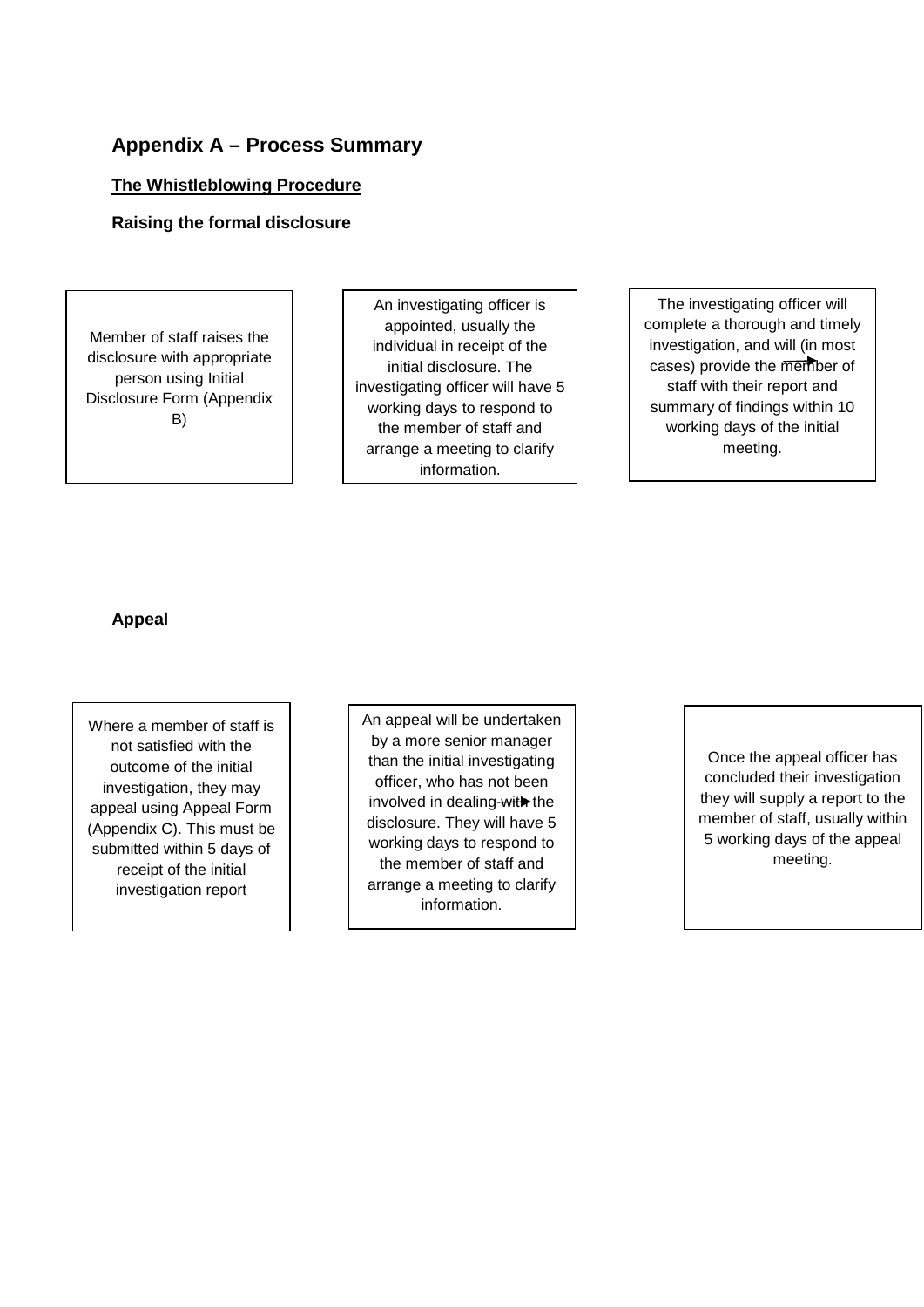# **Appendix B – Initial Disclosure Form**

# **Notification of disclosure under the College's Whistleblowing Policy**

Name:

Division/Department:

## **Nature of the complaint:**

Please outline the nature of your complaint in sufficient detail to enable us to commence an investigation into the issues that you have raised.

# **Reason for raising under Whistleblowing Policy:**

Please detail why this issue would constitute an issue of "public interest".

Signed: Date:

Please submit the completed form to an appropriate individual as identified in the policy, or to the HR Team.

### **For completion by HR Team:**

Date received by initial individual:

Name of investigating officer appointed:

Date of latest response to member of staff: